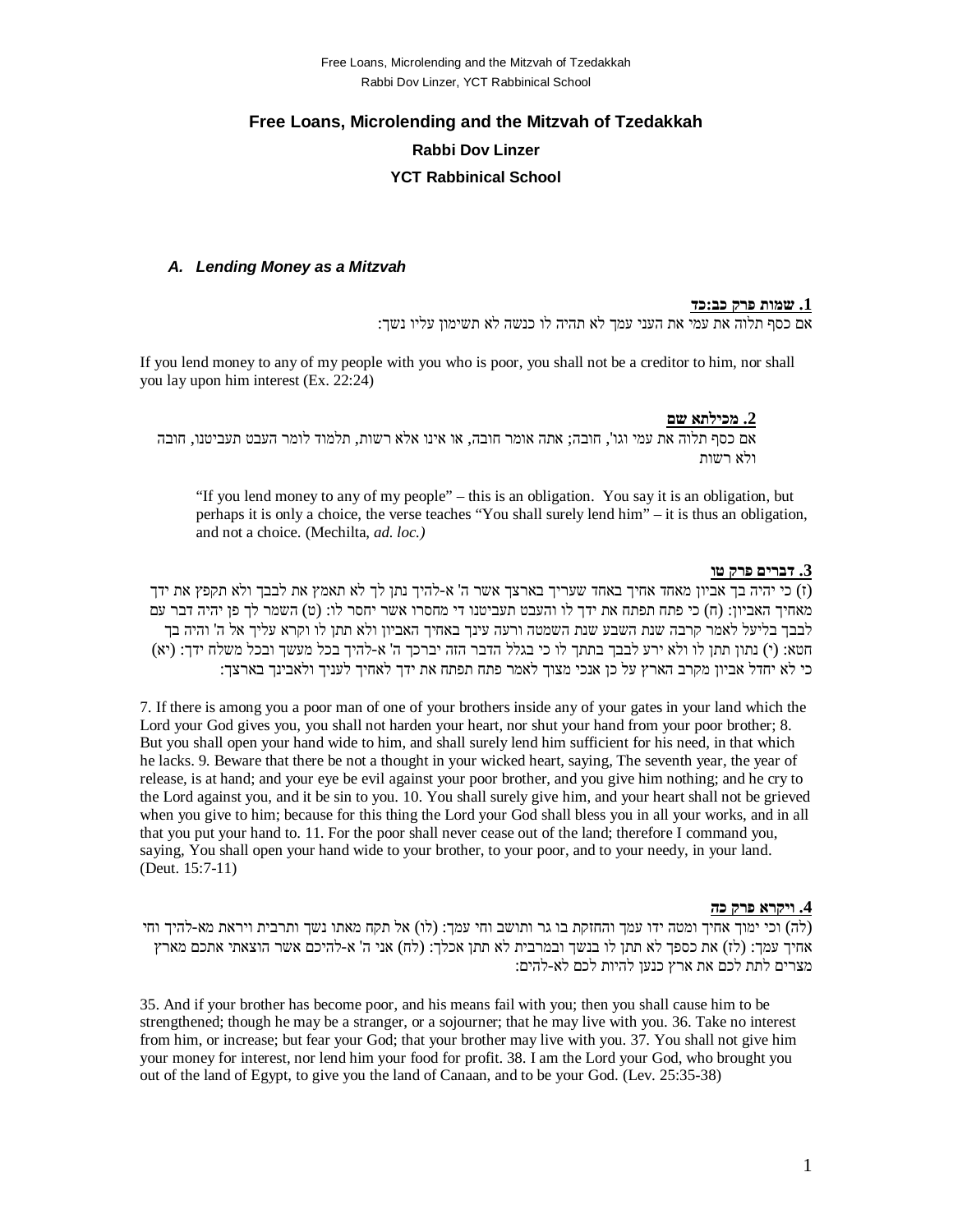## *B. Preventing Poverty*

## **.5 רש"י שם**

והחזקת בו - אל תניחהו שירד ויפול ויהיה קשה להקימו, אלא חזקהו משעת מוטת היד. למה זה דומה, למשאוי שעל החמור, עודהו על החמור אחד תופס בו ומעמידו, נפל לארץ, חמשה אין מעמידין אותו:

*And you shall cause him to be strengthened* – do not allow him to descend and to fall, for then it will be difficult to raise him up. Rather, strengthen him from the moment his hand begins to falter. To what can this be compared? To a burden on a mule. While it is still on the mule, one person can hold on to it and allow the mule to stand, but once the mule has fallen, even five people will not be able to raise it up. (Rashi, *ad. loc.)*

## **.6 רמב"ם הלכות מלוה ולוה א:א**

מצות עשה להלוות לעניי ישראל שנאמר אם כסף תלוה את עמי את העני עמך, יכול רשות תלמוד לומר העבט תעביטנו וגו' ומצוה זו גדולה מן הצדקה אל העני השואל שזה כבר נצרך לשאול וזה עדיין לא הגיע למדה זו, והתורה הקפידה על מי שימנע מלהלוות לעני שנאמר ורעה עינך באחיך האביון *[ועיין רמב"ם מתנות עניים י:ז]*

It is a positive *mitzvah* to lend money to a poor person from Israel, as it says, "If you lend money to my people, to the poor among you." Perhaps it is only a choice? The verse teaches, "You shall surely lend him". And this *mitzvah* is greater than *tzedakah* to the poor person who is beg, because this [latter person] already is in a situation where he must beg, while this [former person] has not yet fallen into that category. And the Torah is very exacting against one who holds back from lending to the poor person, as it states, "And you will look evilly against your brother, the poor person…" (Rambam, Laws of Lending and Borrowing, 1:1)

### **.7 בבא בתרא (קי.)**

לעולם ישכיר אדם עצמו לע"ז ואל יצטרך לבריות. והוא סבר: לע"ז ממש; ולא היא, אלא ע"ז - עבודה שזרה לו

At all times shall one [rather] hire himself out to idol-worship than be in need [of the help] of [his fellow] creatures. He thought that 'abodah zarah' [meant] actual [idol worship], but it is not so, [the meaning being,] 'work which is strange to him' (Baba Batra 110a)

## **.8 פסחים (קיג.)**

ועשה שבתך חול ואל תצטרך לבריות

And treat your Sabbath like a weekday rather than be dependent on your fellow-beings (Pesachim 113a)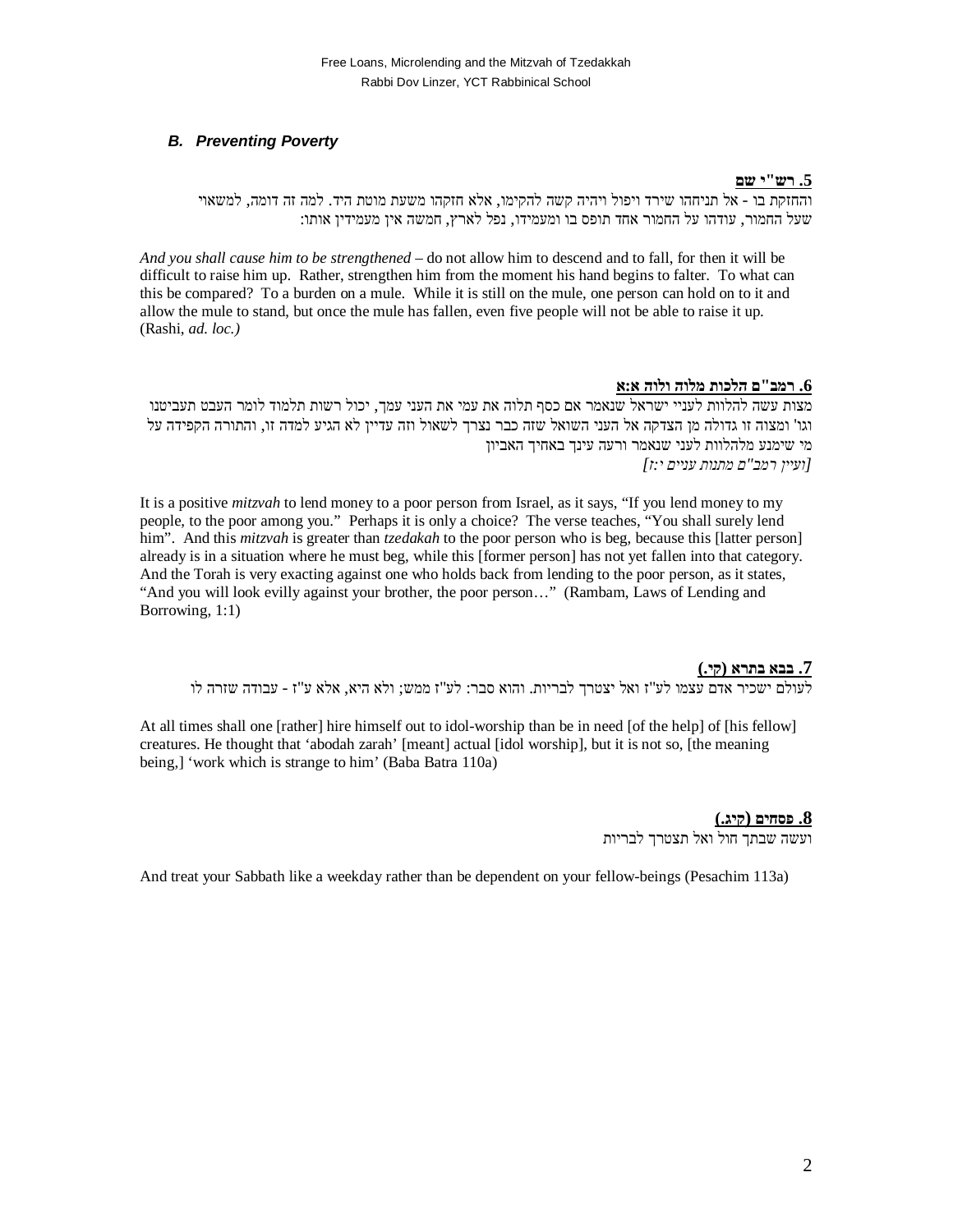## *C. Lending versus Tzedakah – Other Values*

## **.9 תלמוד בבלי מסכת שבת דף סג עמוד א**

ואמר רביאבא אמר רבי שמעון בן לקיש: גדול המלוה יותר מן העושה, צדקה, ומטיל בכיס יותר מכולן.

R. Abba also said in the name of R. Simeon b. Lakish: He who lends [money] is greater than he who performs charity; and he who forms a partnership is greater than all. (Shabbat 63a)

#### **.10 רש"י שם**

גדול המלוה - לפי שאין העני בוש בדבר *Greater is he who lends* – because the poor person is not embarrassed in the matter. (Rashi, *ad. loc.)*

#### **.11**

Finally, an article in a Providence, Rhode Island, newspaper emphasized that the purpose of that city's free loan societies was "solely to provide means whereby the Jew can start in business for himself" (Providence Sunday Journal, 3 Mar. I912: IO). The reporter contrasted the free loan associations with traditional charities that targeted the indigent: "This does not mean that the member of the race who is pressed for money for other purposes, because of illness or other emergency, is left without possibility of aid from his own people. There are other associations which will help him. The loan associations, however, are designed primarily to assist Jews in business" (ibid.). As we can see, free loan activists frequently discussed the importance of their organizations for financing businesses. The centrality of this theme in their own selfdefinition corroborates previous evidence of the high percentages of applicants who borrowed for entrepreneurial purposes.

["Emergence of Hebrew Free Loan Societies," Shelly Tenenbaum, Social Science History Association, 13:3 (1989), pp. 228-229.]

#### **.12 רמב"ם הלכות מתנות עניים י:ז**

שמנה מעלות יש בצדקה זו למעלה מזו, מעלה גדולה שאין למעלה ממנה זה המחזיק ביד ישראל שמך ונותן לו מתנה או הלואה או עושה עמו שותפות או ממציא לו מלאכה כדי לחזק את ידו עד שלא יצטרך לבריות לשאול, ועל זה נאמר והחזקת בו גר ותושב וחי עמך כלומר החזק בו עד שלא יפול ויצטרך.

There are eight levels of *tzedaka*, each greater than the next. The greatest level, above which there is no other, is to strengthen the name of another Jew who is faltering by giving him a present or loan, or making a partnership with him, or finding him a job in order to strengthen his hand until he needs no longer [beg from] people. For it is said, "You shall strengthen the stranger and the dweller in your midst and live with him," {Leviticus 25:35} that is to say, strengthen him until he needs no longer fall [upon the mercy of the community] or be in need. (Rambam, Laws of Gifts to the Poor, 10:7)

#### **.13 בית יוסף יורה דעה הלכות צדקה סימן רמט**

ומ"ש מעלה גדולה שאין למעלה ממנה זה המחזיק ביד ישראל המך וכו'. סמ"ג (עשין קסב רז ע"א) האריך לבאר חיוב מצוה זו מן התורה וכתב גם כן שמצוה זו מעלה גדולה שבכולן והטעם הוא מפני שאין העני מתבייש כלל שהרי אינו נוטל ממון משום אדם אלא דרך הלואה או שותפות או מלאכה ואפילו נותן לו מתנה נמי כיון שעדיין לא העני לגמרי אינו מתבייש שכן דרך האוהבים לתת מתנות זה לזה.

בפרק במה אשה (שבת סג.) אמר רבי אבא אמר ר"ל גדול המלוה יותר מן העושה צדקה ומטיל לכיס יותר מכולם ופירש רש"י לפי שאין העני בוש בדבר... והטעם שמטיל לכיס יותר מכולם מפני שהמלוה מעות לחבירו בלא ריוח הלוה בוש שהוא נהנה מחבירו בדבר שאין חבירו נהנה כלל אבל במטיל מלאי אינו בוש כלל מאחר ששניהם נהנים.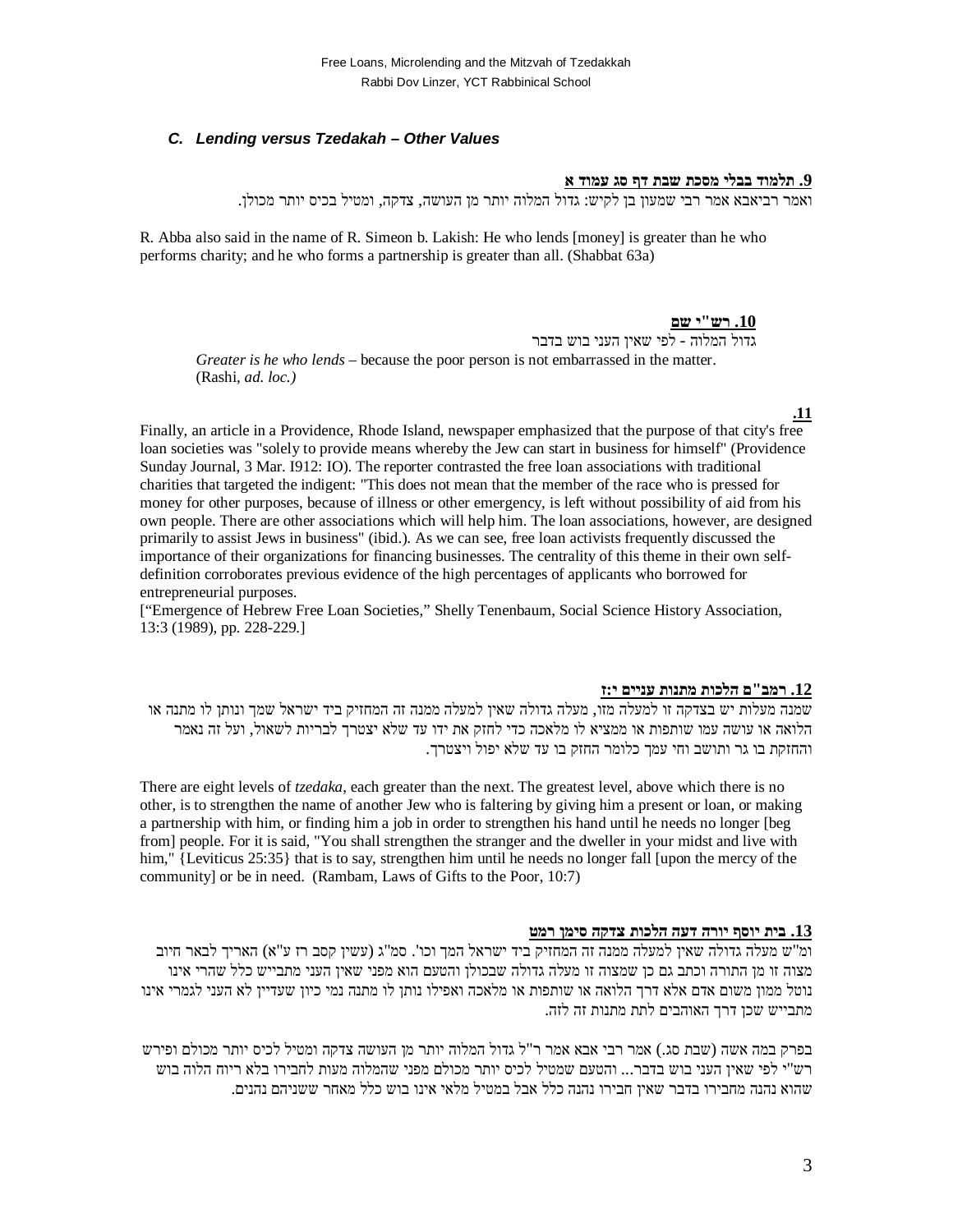Regarding what the Tur writes "The greatest level, above which there is no other, is to strengthen the name of another Jew who is faltering…" Semag (Positive mitzvot, 162) describes at length the obligation of this Torah mitzvah , and he writes there that this mitzvah is the greatest level of them all, and the reason is because that poor person is not embarrassed at all, for he does not take money from any person, except by way of a loan or partnership or through labor. And even if he is given a gift, this remains true, for since he has not yet become completely poor he is not embarrassed, for it is the way of friends to give gifts to one another.

In the chapter *Baameh HaIsha* (Shabbat 63a), "R. Abba also said in the name of R. Simeon b. Lakish: He who lends [money] is greater than he who performs charity; and he who forms a partnership39 is greater than all." And Rashi explains there that this is because the poor person is not embarrassed… And the reason that one who does business with the poor person is greater than them all, is because one who lends money to his friend without any benefit to himself, in such a case the borrower is embarrassed, for he benefits from his friend in a matter which his friend does not benefit at all. But if one does business with him, in such a case he is not embarrassed at all, since both of them benefit

- **.14**
- Julius Goldman of New Orleans was one who vigorously defended the practice of charging interest: Why loans from \$50 to \$200 should be made without interest charged I do not understand. The fact that the borrower is placed in a position where he can get money easily and repay it in weekly payments is in itself a great help. Why place the self-respecting man in a position where he receives something for nothing? He would much rather pay a small interest charge, and not feel under the obligations to anyone.

[National Conference of Jewish Charities, 1914: 12]

A representative of the Jewish Loan Association of St. Louis added that one of the first questions to arise for his organization was whether or not to charge interest:

Some of the organizers wished to make a Free Loan Society. Others thought a small interest charge would be desirable. The speaker, acting as manager for the Association, argued in favor of charging interest. While the amount charged is small, it gives the transaction a business aspect. I argued at the time that the Association must be a philanthropic organization from the point of view of the members. It must be a business proposition to the borrower. [Ibid.: 12-13]

["Emergence," pp. 228-229.]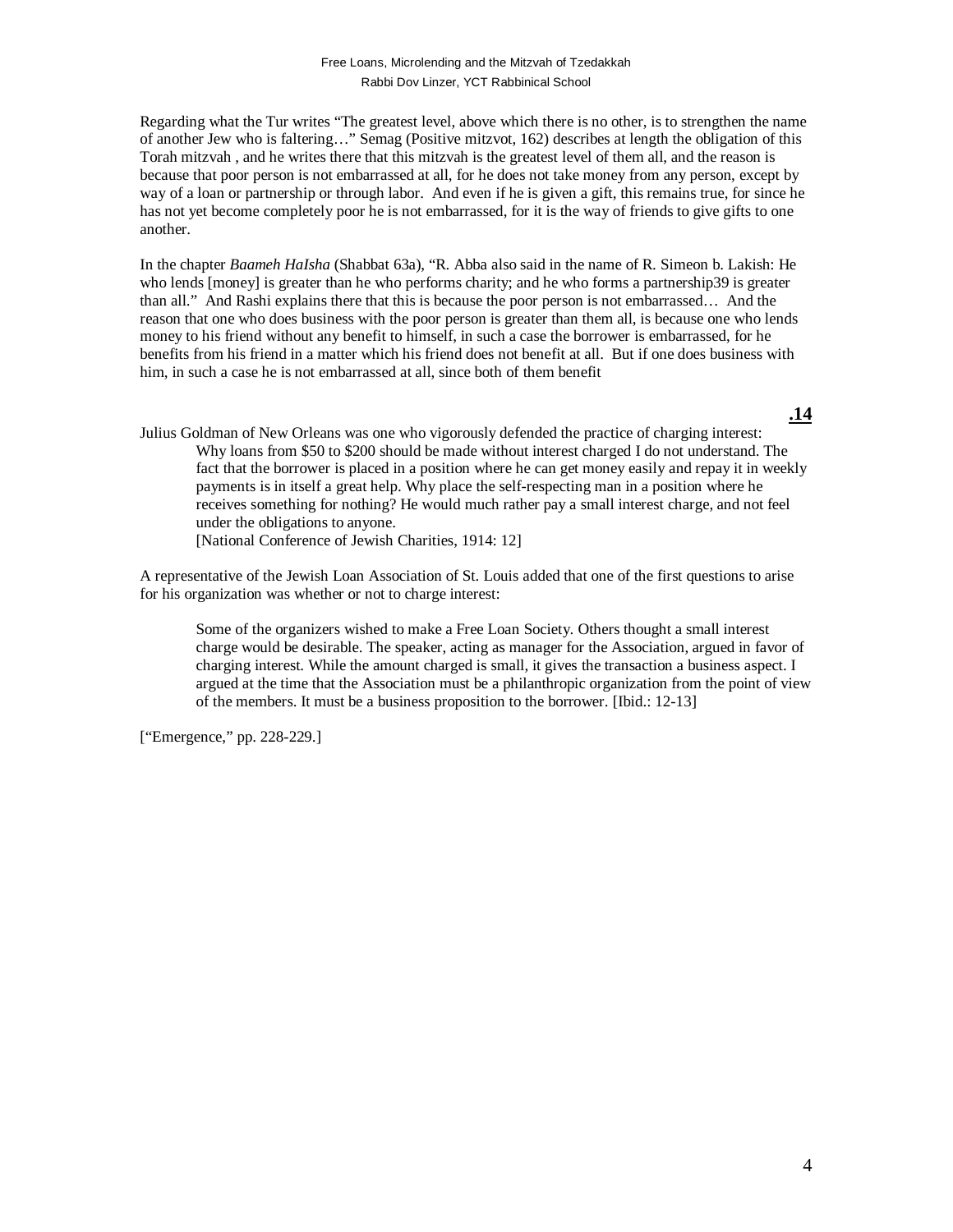## *D. Is Lending a Form of Tzedakah?*

#### **.15 תוספות מסכת שבועות דף מד עמוד א**

צדקה מנין - דלא מיקריא צדקה אא"כ מחסרו ממון.

*Why would it be considered* tzedakah – For it is not considered *tzedakah* unless it results in a loss of money (to the giver). (Tosafot, Shavuot 44a, *s.v.* Tzedakah)

#### **.16 שולחן ערוך חושן משפט ס' צז:א**

מצות עשה להלוות לעניי ישראל, והיא מצוה גדולה יותר מהצדקה, וקרובו עני קודם לעניים אחרים, ועניי עירו קודמים לעניי עיר אחרת, ואפילו עשיר שצריך להלוות, מצוה להלוותו לפי שעה ולההנותו אף בדברים וליעצו עצה ההוגנת לו.

It is a positive mitzvah to lend to the poor of Israel, and this mitzvah is greater than *tzedakah*, and one's relative who is poor takes precedence over other poor people, and the poor of one's city takes precedence over the poor of another city. Even if a rich person needs to borrow money, it is a *mitzvah* to lend him for the time [that he is in need], and to benefit him even with words and proper advice. (Shulkhan Arukh, Choshen Mishpat, 97:1)

## **.17 ביאור הגר"א חושן משפט סימן צז:ב'**

ואפי' עשיר. ב"מ שם עני ועשיר כו'. מדאמר קודם. וסוכות מ"ט ב':

*Even to a rich person –* Baba Metiza, *ad. loc.* "A rich person and a poor person…" since it says, "precedes". And Sukkah 49b. (Marginal notes of GR"A, Choshen Mishpat, 97:1)

### **.18 גמרא סוכה (מט:)**

תנו רבנן: בשלשה דברים גדולה גמילות חסדים יותר מן הצדקה, צדקה - בממונו, גמילות חסדים - בין בגופו בין בממונו. צדקה - לעניים, גמילות חסדים - בין לעניים בין לעשירים. צדקה - לחיים, גמילות חסדים - בין לחיים בין למתים

Our Rabbis taught: In three respects *gemilut hasadim* is superior to *tzedakah*: *tzedakah* can be done only with one's money, but *gemilut hasadim* can be done with one's person and one's money. *Tzedakah* can be given only to the poor, *gemilut hasadim* both to the rich and the poor. *Tzedakah* can be given to the living only, *gemilut hasadim* can be done both to the living and to the dead. (Succah 49b)

## **.19 ר"ן סנהדרן (נו.)**

ויצו אלו הדינין. וכן הוא אומר כי ידעתיו וכו'. ה"נ ה"ל למיחשב צדקה דהא כתיב לעשות צדקה ומשפט

*"And God commanded" - these are the [civil] laws as it says "For I have known him"…* It just as well could have included *tzedakah*, for it says, "… to do *tzedakah* and justice." (Ran, Sanhendrin, 56a)

### **.20 בראשית פרק יח**

(יז) וה' אמר המכסה אני מאברהם אשר אני עשה: (יח) ואברהם היו יהיה לגוי גדול ועצום ונברכו בו כל גויי הארץ: (יט) כי ידעתיו למען אשר יצוה את בניו ואת ביתו אחריו ושמרו דרך ה' לעשות צדקה ומשפט למען הביא ה' על אברהם את אשר דבר עליו: (כ) ויאמר ה' זעקת סדם ועמרה כי רבה וחטאתם כי כבדה מאד

17. And the Lord said, Shall I hide from Abraham that thing which I do; 18. Seeing that Abraham shall surely become a great and mighty nation, and all the nations of the earth shall be blessed in him? 19. For I know him, that he will command his children and his household after him, and they shall keep the way of the Lord, to do justice (*tzedakah*) and judgment; that the Lord may bring upon Abraham that which he has spoken of him. 20. And the Lord said, Because the cry of Sodom and Gomorrah is great, and because their sin is very grave... (Genesis 18:17-20)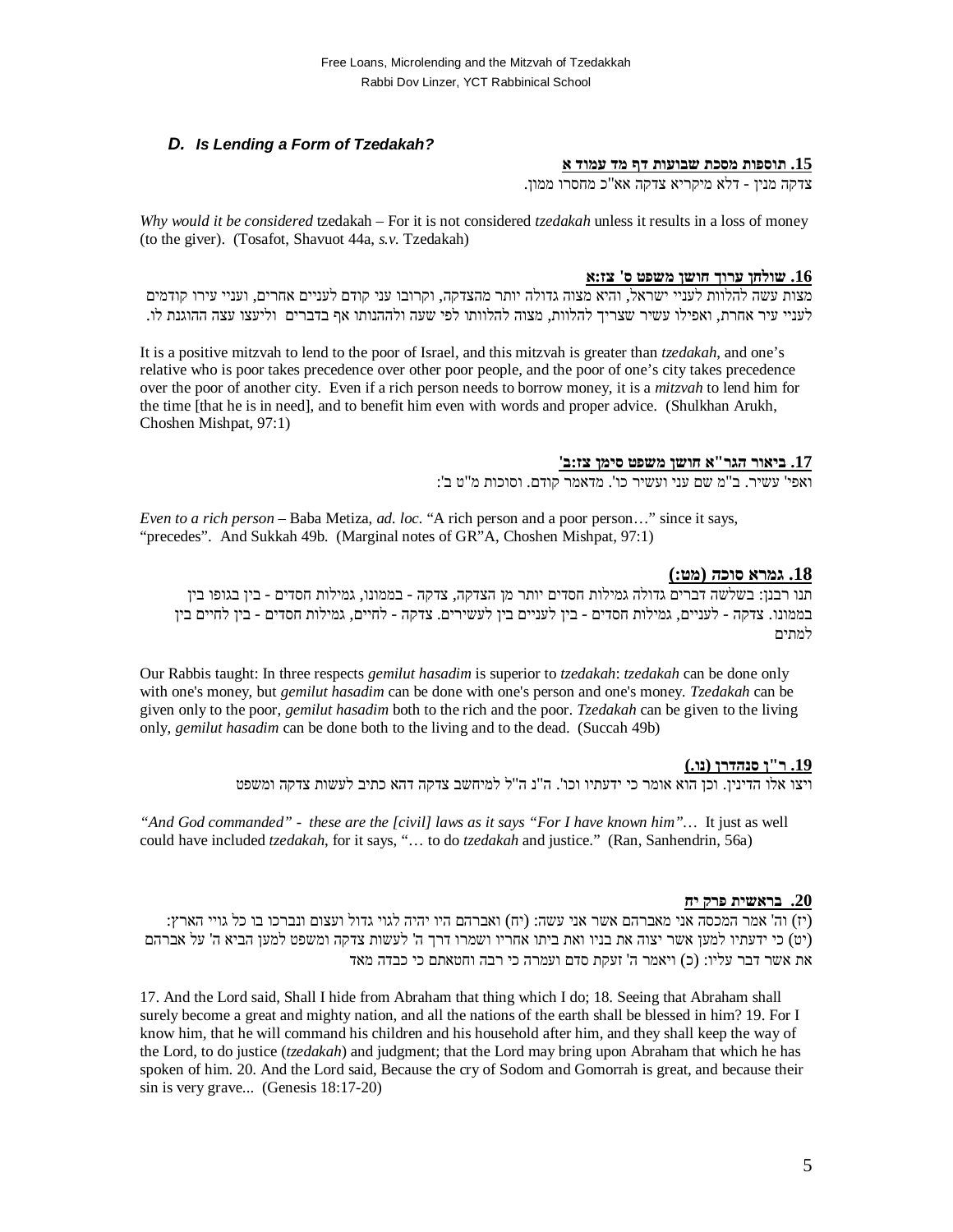## **.21 רמב"ם הלכות מלכים פרק י:י"ב**

וכן יראה לי שנוהגין עם גרי תושב בדרך ארץ וגמילות חסדים כישראל, שהרי אנו מצווין להחיותן שנאמר לגר אשר בשעריך תתננה ואכלה, וזה שאמרו חכמים אין כופלין להן שלום בגויים לא בגר תושב

אפילו הגויים צוו חכמים לבקר חוליהם, ולקבור מתיהם עם מתי ישראל, ולפרנס ענייהם בכלל עניי ישראל, מפני דרכי שלום, הרי נאמר טוב ה' לכל ורחמיו על כל מעשיו, ונאמר דרכיה דרכי נועם וכל נתיבותיה שלום.

And it would appear to me that we act towards a resident-alien with courtesy and acts of lovingkindness as we do with a Jew, for behold we are command to sustain their lives, as it says, "To the resident-alien who is in your gates you should give it and he should eat." And when our Sages said that we do not repeat words of peace to them – they were referring to [regular] non-Jews, not to the resident-alien.

Even regarding the non-Jew, our Sages have commanded us to visit their sick and to bury their dead alongside the Jewish dead, and to feed their poor amongst the Jewish poor, because of ways-of-peace. Behold the verse says, "God is good to all and His compassion is on all of his creatures." And it says, "Her [the Torah's] ways are ways of pleasantness and all of its paths are peace." (Rambam, Laws of Kings, 10:12)

#### **.22 ירמיהו פרק כב**

(א) כה אמר ה' רד בית מלך יהודה ודברת שם את הדבר הזה: (ב) ואמרת שמע דבר ה' מלך יהודה הישב על כסא דוד אתה ועבדיך ועמך הבאים בשערים האלה: (ג) כה אמר ה' עשו משפט וצדקה והצילו גזול מיד עשוק וגר יתום ואלמנה אל תנו אל תחמסו ודם נקי אל תשפכו במקום הזה:

1. Thus says the Lord; Go down to the house of the king of Judah, and speak there this word, 2. And say, Hear the word of the Lord, O king of Judah, who sits upon the throne of David, you, and your servants, and your people who enter in by these gates; 3. Thus says the Lord; Execute you judgment and righteousness, and deliver the robbed from the hand of the oppressor; and do no wrong, do no violence to the foreigner, the orphan, or the widow, nor shed innocent blood in this place. (Jeremiah 22:1-3)

## **.23 רמב"ם מורה נבוכים**

The fourth class includes precepts relating to charity, loans, gifts, and the like… The object of these precepts is clear; their benefit concerns all people by turns; for he who is rich to-day may one day be poor- either he himself or his descendants; and he who is now poor, he himself or his son may be rich tomorrow. {Rambam, Guide to the Perplexed, 3:35]

### **.24 תלמוד בבלי מסכת בבא מציעא דף עא עמוד א**

דתני רב יוסף: +שמות כ"ב+ אם כסף תלוה את עמי את העני עמך, עמי ונכרי - עמי קודם, עני ועשיר - עני קודם, ענייך ועניי עירך - ענייך קודמין, עניי עירך ועניי עיר אחרת - עניי עירך קודמין. אמר מר: עמי ונכרי עמי קודם פשיטא! - אמר רב נחמן אמר לי הונא: לא נצרכא דאפילו לנכרי ברבית ולישראל בחנם.

R. Huna to [the teaching] which R. Joseph taught: If thou lend money to any of my people that is poor by thee: [this teaches, if the choice lies between] my people and a non-Jew, 'my people' has preference; the poor or the rich — the 'poor' takes precedence; thy poor [sc. thy relatives] and the [general] poor of thy town — thy poor come first; the poor of thy city and the poor of another town — the poor of thine own town have prior rights. The Master said: '[If the choice lies between] my people and a non-Jew — "my people" has preference.' But is it not obvious? — R. Nahman answered: Huna told me it means that even if [money is lent] to the non-Jew on interest, and to the Israelite without [the latter should take precedence]. (Baba Metzia 71a)